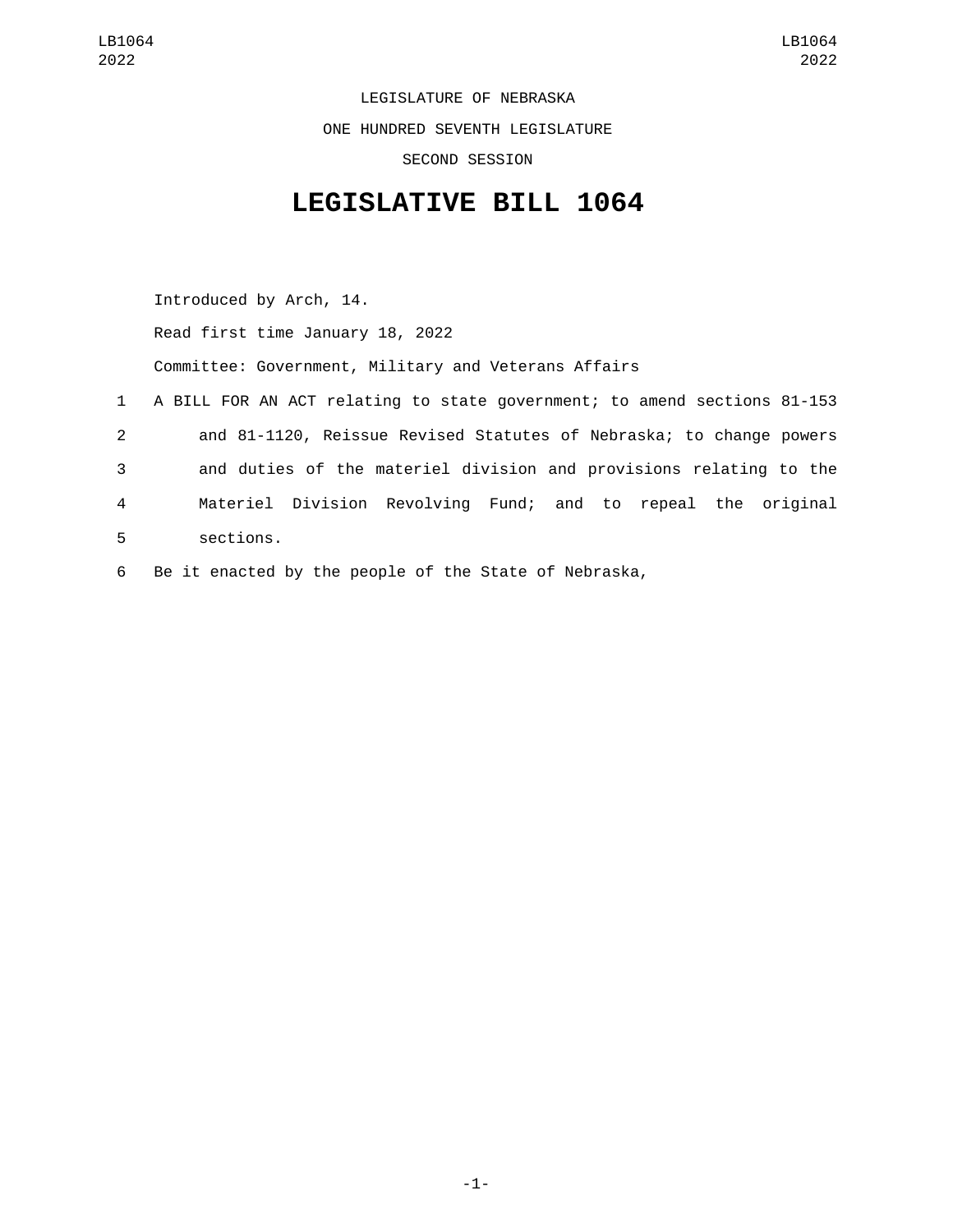Section 1. Section 81-153, Reissue Revised Statutes of Nebraska, is 2 amended to read:

81-153 The materiel division shall have the power and duty to:

 (1) Purchase or contract for, in the name of the state, the personal property required by the using agencies and the state;

 (2) Promulgate, apply, and enforce standard specifications 7 established as provided in section 81-154;

 (3) Sell and dispose of personal property that is not needed by the state or its using agencies as provided in section 81-161.04 or initiate trade-ins when determined to be in the best interest of the state;

 (4) Determine the utility, quality, fitness, and suitability of all 12 personal property tendered or furnished;

 (5) Make rules and regulations consistent with sections 81-145 to 81-171 and 81-1118 to 81-1118.06 to carry into effect the provisions thereof. Such rules and regulations shall include provisions for modifying and terminating purchase contracts and the cost principles to 17 be used in such modification or termination;

 (6) Employ such clerical, technical, and other assistants as may be necessary to properly administer such sections, fix their compensation, and prescribe their duties in connection therewith, subject to existing 21 laws and appropriations;

 (7) Allow the purchase of personal property without competitive bidding when the price has been established by the federal General Services Administration or to allow the purchase of personal property by participation in a contract competitively bid by another state or group of states, a group of states and any political subdivision of any other state, or a cooperative purchasing organization on behalf of a group of states. The division may also give consideration to a sheltered workshop pursuant to section 48-1503 in making such purchases;

 (8) Enter into any personal property lease agreement when it appears 31 to be in the best interest of the state; and

-2-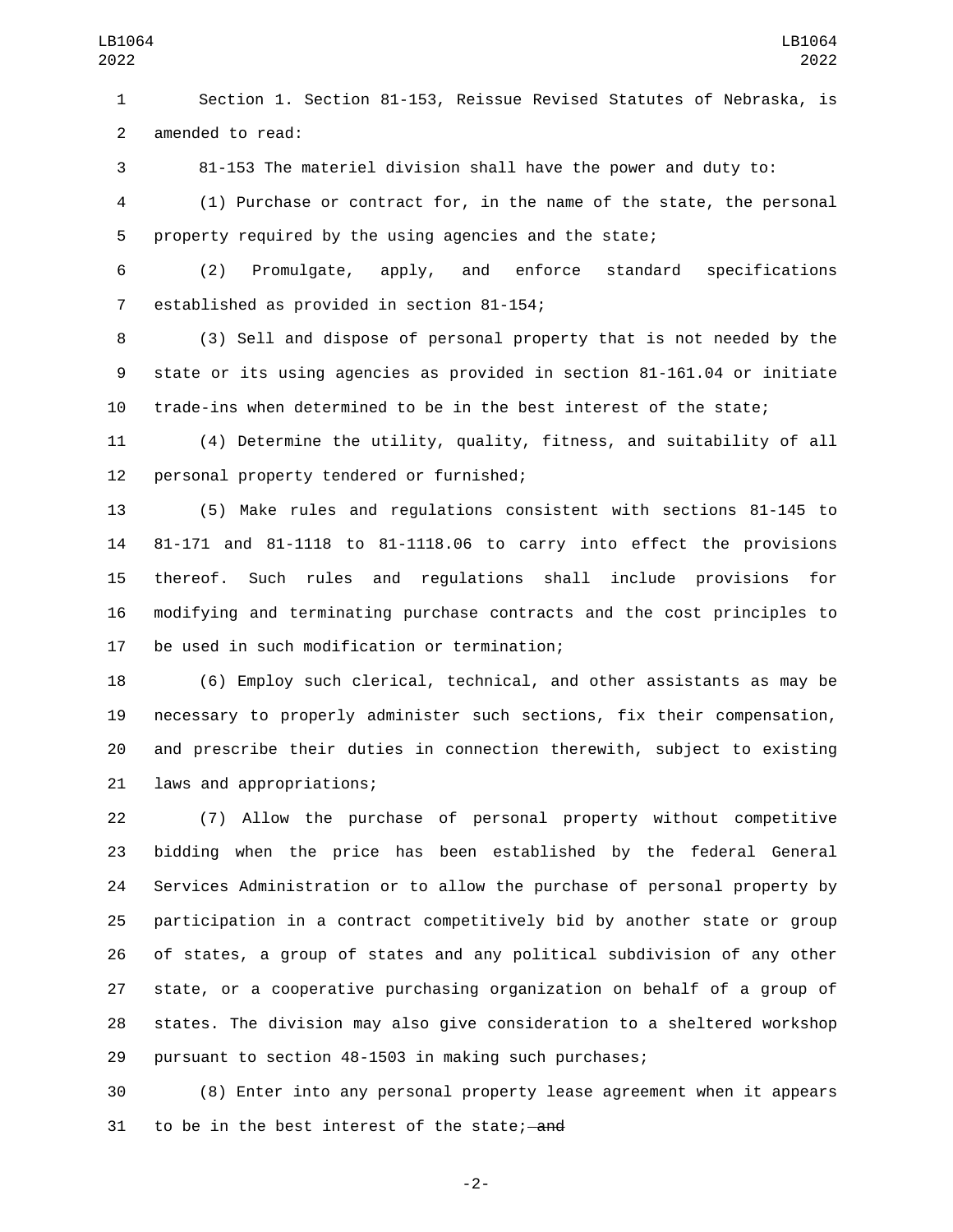(9) Negotiate purchases and contracts when conditions exist to 2 defeat the purpose and principles of public competitive bidding; and  $\pm$ (10) Obtain an electronic procurement system, which shall be funded

 or paid for by providing the system provider with, as determined by the materiel administrator, a percentage or portion of identified transactions. Such percentage or portion may be collected by the system 7 provider from contractors and bidders.

 Sec. 2. Section 81-1120, Reissue Revised Statutes of Nebraska, is 9 amended to read:

 81-1120 (1) There is hereby created the Materiel Division Revolving Fund. The fund shall be administered by the materiel division of the Department of Administrative Services. The fund shall consist of (a) fees paid for printing, copying, central supply, and mailing services provided to state agencies and local subdivisions by the division, and (b) assessments charged by the materiel administrator to state agencies, boards, and commissions for purchasing services provided by the division, and (c) any money collected pursuant to subdivision (10) of section 81-153. Such assessments shall be adequate to cover actual and necessary expenses that are associated with providing the service and not otherwise covered by the money collected pursuant to subdivision (10) of section 81-153. The fund shall be used to pay for expenses incurred by the 22 division to provide such services.

 (2) State agencies, boards, and commissions shall make the materiel division assessment payments to the fund no later than August 1 of each year, or in four equal payments to be made no later than August 1, October 1, February 1, and April 1 of each year, at the discretion of the 27 materiel administrator.

 (3) Any money in the fund available for investment shall be invested by the state investment officer pursuant to the Nebraska Capital Expansion Act and the Nebraska State Funds Investment Act.

Sec. 3. Original sections 81-153 and 81-1120, Reissue Revised

-3-